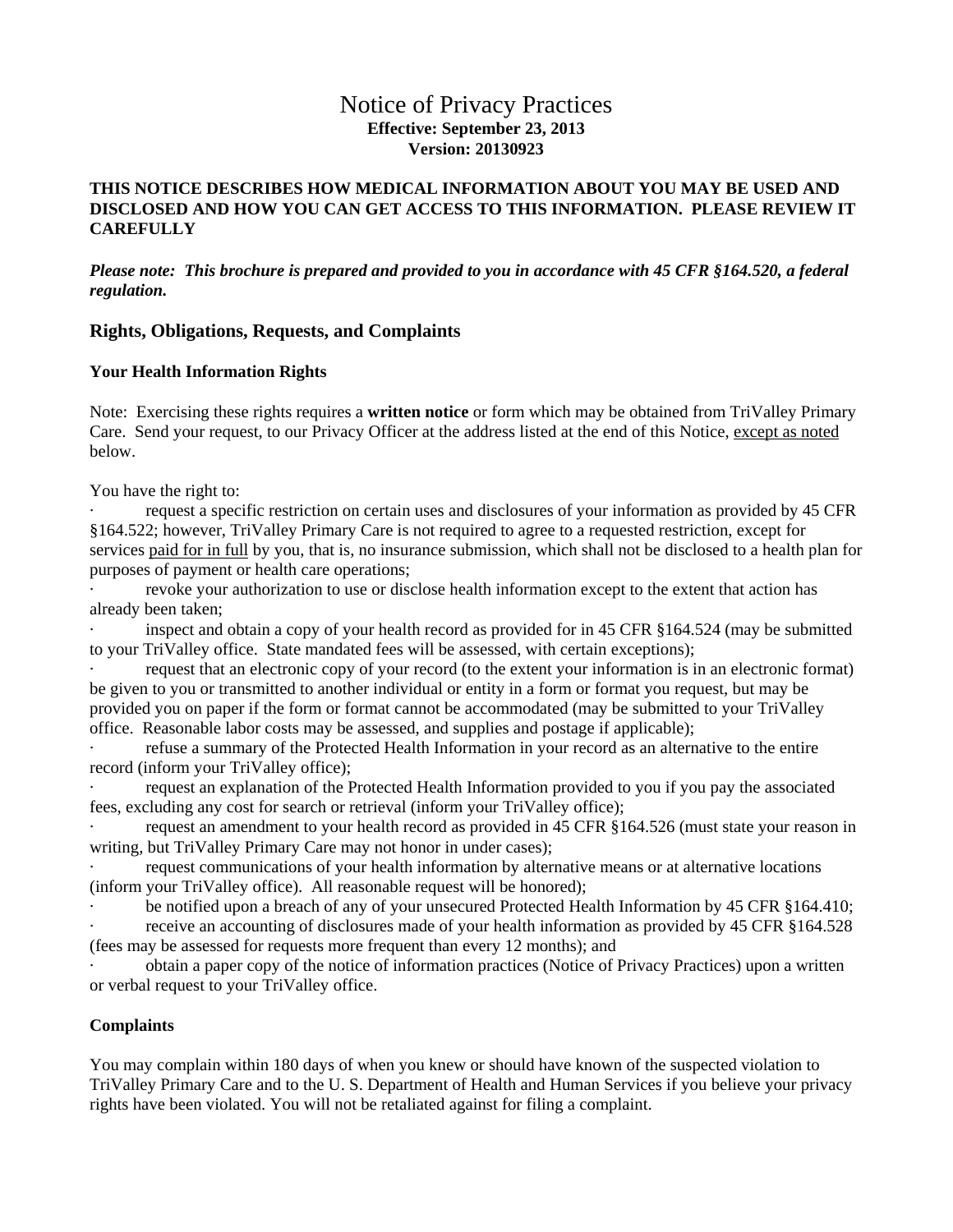## **Obligations of TriValley Primary Care**

TriValley Primary Care is required to:

maintain the privacy of Protected Health Information (PHI), a term defined in a federal law, Health Insurance Portability and Accountability Act of 1996, commonly called "HIPAA";

· provide you with this notice of its legal duties and privacy practices with respect to your health information;

abide by the terms of this notice;

notify you if we are unable to agree to a requested restriction on how your information is used or disclosed;

accommodate reasonable requests you may make to communicate health information by alternative means or at alternative locations; and

· obtain your written authorization to use or disclose your health information for reasons other than those listed below and permitted under law.

# **How TriValley Primary Care May Use or Disclose Your Health Information**

## GENERAL STATEMENT

TriValley Primary Care uses health information about you for treatment, to obtain payment for treatment, for administrative purposes, to evaluate the quality of care that you receive, and for other lawful purposes.

Your health information is contained in an electronic or tangible (paper) medical record that is the property of TriValley Primary Care.

*For Treatment.* TriValley Primary Care may use your health information to provide you with medical treatment or services. For example, a health care provider, such as a physician, nurse, or other person providing health services to you, will obtain information from you related to your medical complaint or treatment you seek and record it in your medical record. This information is necessary for health care providers to determine what treatment you should receive. Health care providers will also record actions taken by them in the course of your treatment and note how you respond to those actions. Also, by law, this information may be shared with other providers of your care.

*For Payment.* TriValley Primary Care may use and disclose your health information to others for purposes of receiving payment for treatment and services that you receive. For example, a bill may be sent to you or a third-party payor, such as an insurance company or health plan, or a collection agency, as necessary. The information on the bill may contain information that identifies you, your diagnosis, and treatment or supplies used in the course of treatment.

*For Health Care Operations.* TriValley Primary Care may use and disclose health information about you for operational purposes. For example, your health information may be disclosed to members of the medical staff, risk or quality improvement personnel, and others to:

- evaluate the performance of our staff;
- assess the quality of care and outcomes in your cases and similar cases;
- learn how to improve our facilities and services;
- train medical students and other health care workers;
- resolve grievances brought by you or your representative; and,
- determine how to continually improve the quality and effectiveness of the health care we provide.

*Minors*. We may disclose the Protected Health Information of minor children to their parents or guardians unless such disclosure is otherwise prohibited by law.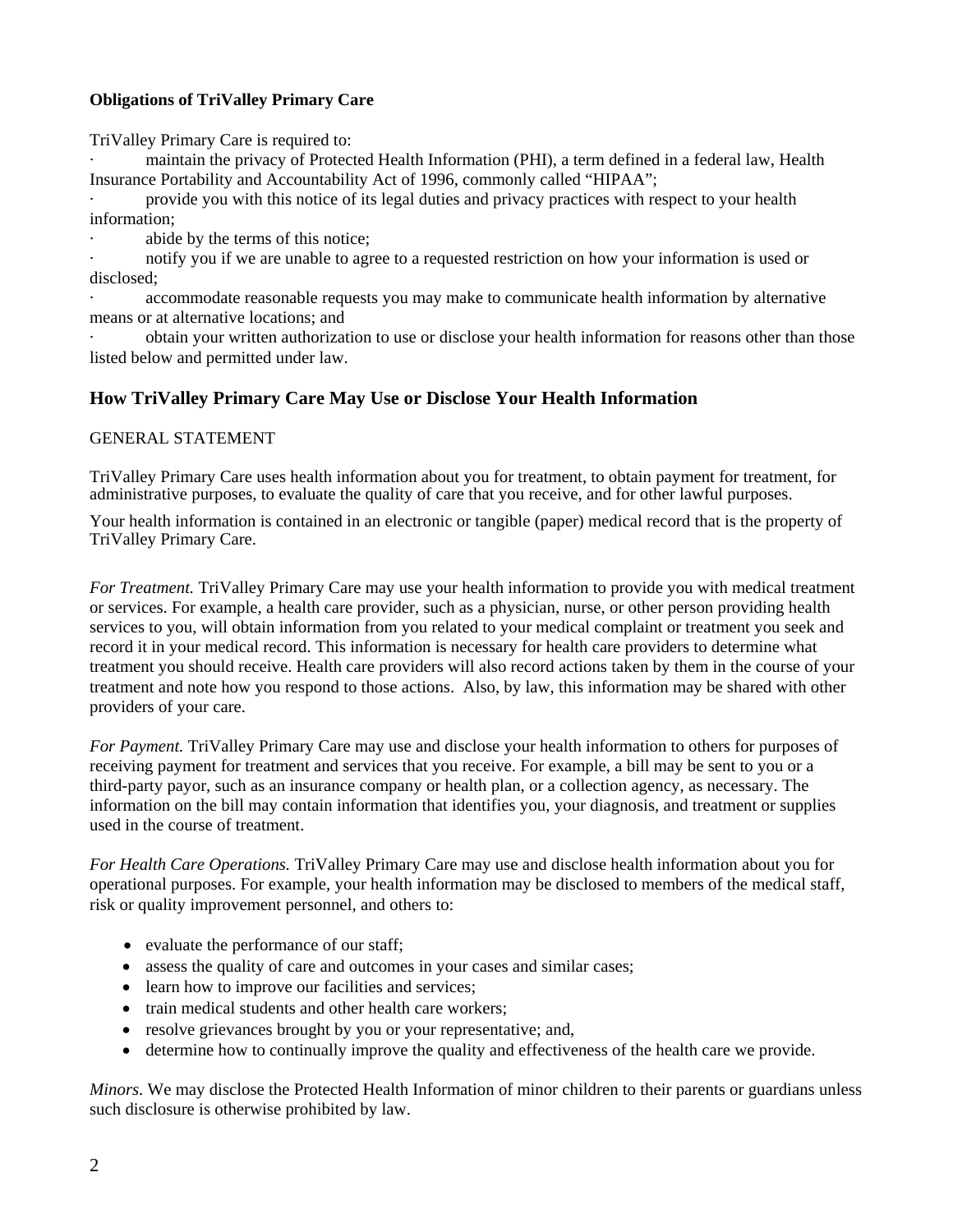*Reminders and Information.* TriValley Primary Care may use your information to provide you with appointment reminders by telephone leaving such information on your answering machine or via your priavte account on the Patient Portal; or information about treatment alternatives or other health-related benefits and services that may be of interest to you.

*Required by Law.* TriValley Primary Care may use and disclose information about you as required by law. For example, TriValley Primary Care may disclose information for the following purposes:

- for judicial and administrative proceedings pursuant to legal authority;
- to report information related to victims of abuse, neglect or domestic violence;
- to provide required notices of unauthorized access to or disclosure of your health information; and
- to assist law enforcement officials in their law enforcement duties.

*Public Health.* Your health information may be used or disclosed for public health activities such as assisting public health authorities or other legal authorities to prevent or control disease, injury, or disability, or for other health oversight activities. Correspondents might include the federal Food and Drug Administration or the federal Centers for Disease Control and Prevention, and similar agencies and officials in the Commonwealth and locally.

*Decedents.* Health Information may be disclosed to funeral directors, coroners or medical examiners to enable them to carry out their lawful duties.

*Organ/Tissue Donation.* Your health information may be used or disclosed for cadaveric organ, eye or tissue donation purposes.

*Research.* TriValley Primary Care may use your health information for research purposes when an institutional review board or privacy board that has reviewed the research proposal and established protocols to ensure the privacy of your health information has approved the research. Even without that special approval, we may permit researchers to look at Protected Health Information to help them prepare for research, for example, to allow them to identify patients who may be included in their research project, as long as they do not remove, or take a copy of, any Protected Health Information. We may use and disclose a limited data set that does not contain specific readily identifiable information about you for research. However, we will only disclose the limited data set if we enter into a data use agreement with the recipient who must agree to (1) use the data set only for the purposes for which it was provided, (2) ensure the confidentiality and security of the data, and (3) not identify the information or use it to contact any individual.

*Health and Safety.* Your health information may be disclosed to avert a serious threat to the health or safety of you or any other person pursuant to applicable law.

*Government Functions.* Your health information may be disclosed for specialized government functions such as protection of public officials or reporting to various branches of the armed services. Examples include audits, investigations, inspections, licensure, and similar activities that are necessary for the government to monitor the health care system, government programs, and compliance with civil rights laws

*Workers Compensation.* Your health information may be used or disclosed in order to comply with laws and regulations related to Workers Compensation.

*Business Associates*. We may disclose Protected Health Information to our business associates who perform functions on our behalf or provide us with services if the Protected Health Information is necessary for those functions or services. For example, we may use a company to process medical billing claims, or to provide computer networking or consulting services for us. All of our business associates are obligated, under contract with us, to protect the privacy and ensure the security of your Protected Health Information.